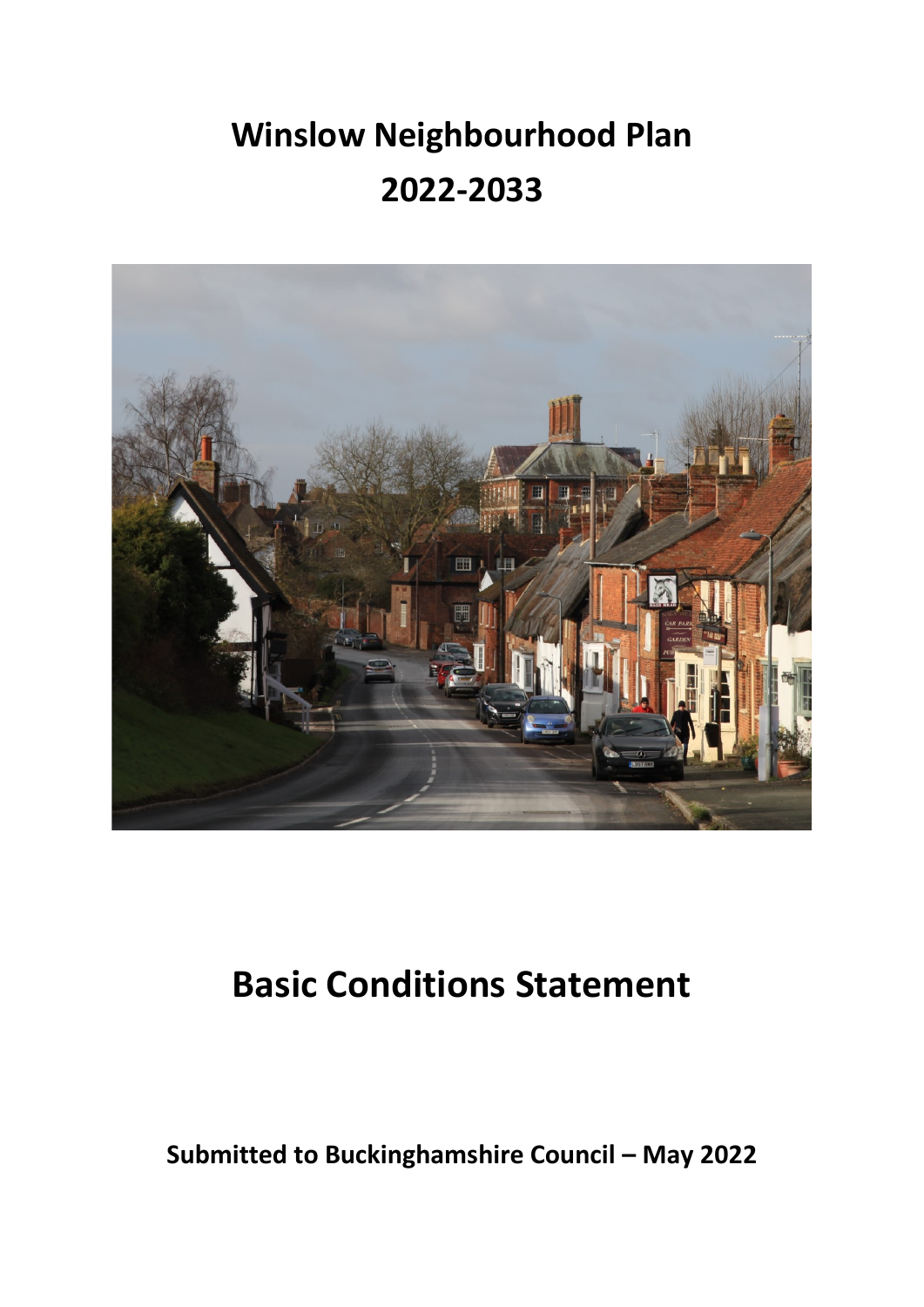This page is intentionally blank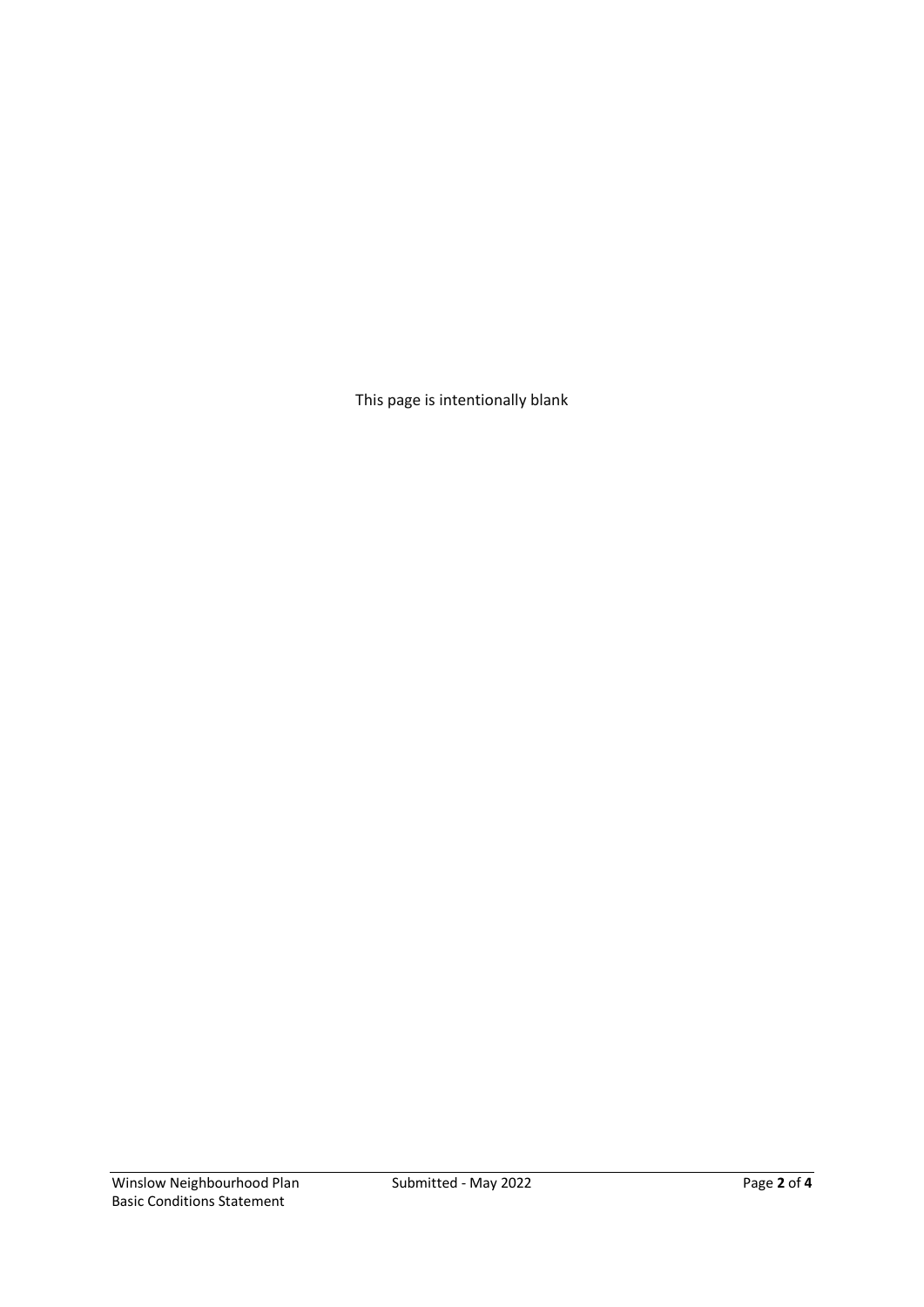## **Winslow Neighbourhood Plan 2022-2033**

### **Basic Conditions Statement**

#### *Introduction*

- 1 This Statement has been prepared by Winslow Town Council (WTC), as the qualifying body, to accompany its submission to the local planning authority, Buckinghamshire Council (BC), of the Modified Winslow Neighbourhood Development Plan (WNP or the Neighbourhood Plan) pursuant to regulation 15 of the Neighbourhood Planning (General) Regulations 2012 (the Regulations). The designated area for the Plan covers the whole parish of Winslow.
- 2 Regulation 15(1)(d) requires a qualifying body submitting a Modification Statement which does not engage the provisions of paragraph 10(2) of Schedule A2 to the Planning and Compulsory Purchase Act 2004 (which WTC considers it does not) to explain how the neighbourhood development plan as proposed to be modified meets the requirements of paragraph 11 of that Schedule (the Basic Conditions).

#### *The Basic Conditions*

- 3 In the opinion of WTC the Neighbourhood Plan satisfies the requirements of paragraph 11. Its reasons for reaching that opinion are as follows.
- 4 The Neighbourhood Plan modifies an existing Neighbourhood Plan, namely the Winslow Neighbourhood Plan 2014-2031 (WNP2014), made in accordance with the requirements of section 38A of the Planning and Compulsory Purchase Act 2004 and it is itself compliant with that section.
- 5 The Neighbourhood Plan complies with section 38B of that Act in that it:
	- specifies the period for which it is to have effect, namely from 2022 to 2033;
	- does not include any provision about excluded development;
	- does not relate to more than one neighbourhood area; and
	- is the only neighbourhood development plan for the Neighbourhood Area covering the whole of the parish of Winslow, as so designated by Aylesbury Vale District Council on 25 February 2013.
- 6 In the opinion of WTC it is appropriate to make a modified Plan in order to conform with the National Planning Policy Framework (NPPF) of 2021 and the Vale of Aylesbury Local Plan (VALP) made in September 2021, in particular in order to meet the housing allocations relating to Winslow contained in VALP and by drawing attention to, without seeking to modify, the relevant VALP Policies. It also reflects events and changes which have occurred since WNP2014 was made. The modified Plan:
	- expressly incorporates the Policies of NPPF and VALP and indicates that the Plan supplements them and must be interpreted in a manner which is consistent with those Policies (at paragraph 4.2);
	- respects the housing allocation made by VALP Policy D-WIN001 but does not duplicate the allocation as planning permission has already been granted for the site (paragraph 4.12);